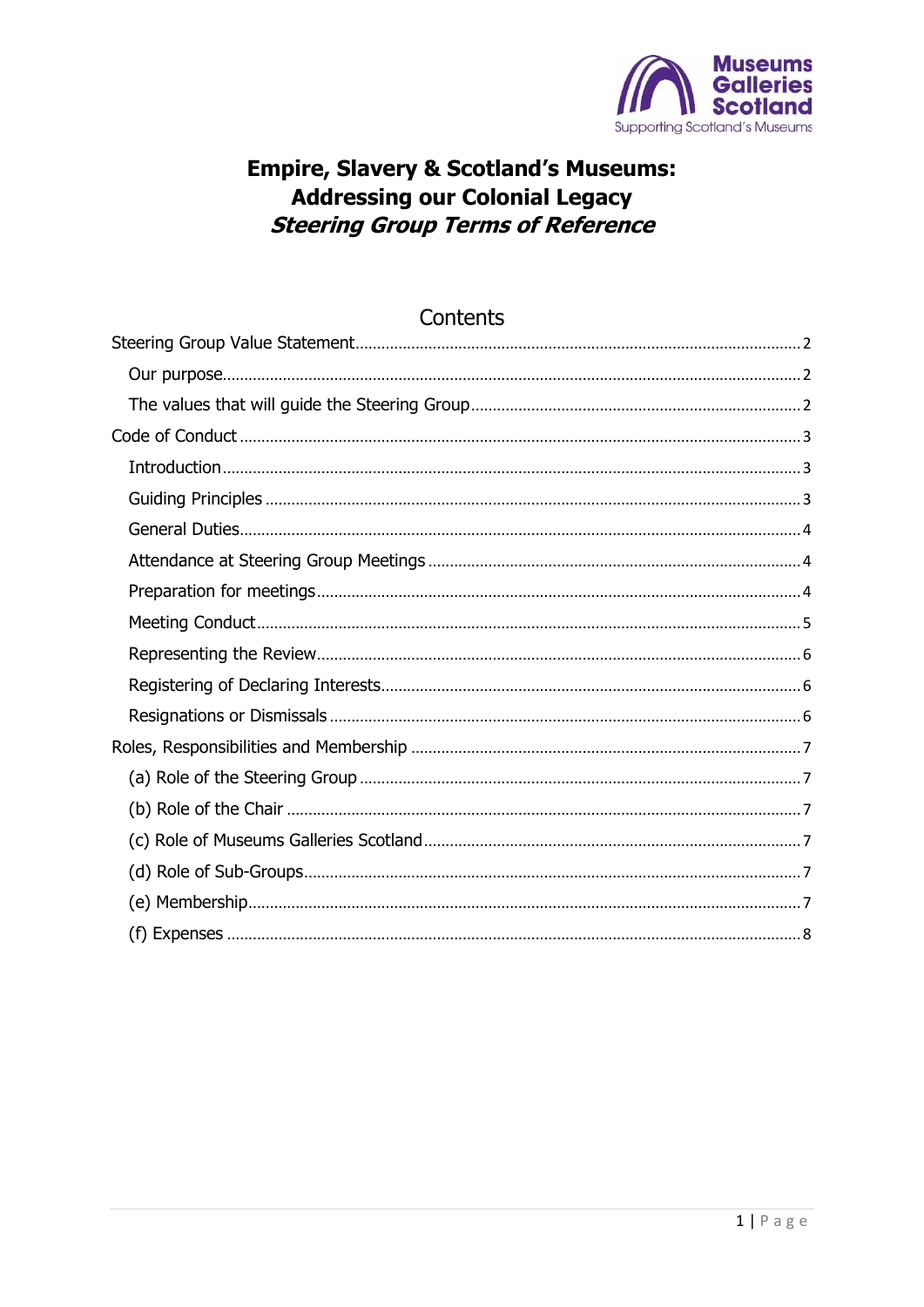

# Steering Group Value Statement

### <span id="page-1-0"></span>Our purpose

The Steering Group exists to make concrete and sustainable recommendations to Scottish Government on how Scottish museums and galleries can better address the legacies of slavery, empire, and colonialism at every level.

<span id="page-1-1"></span>The values that will guide the Steering Group Simplicity – Less is more

Sustainability – We seek long-term solutions

Impact – Working to make significant changes

Shared Prosperity – Working together for the betterment of us all

Focus – We work with clear objectives

Accountability – We hold ourselves accountable to those affected by the legacies of slavery empire and colonialism

Challenge – We are not afraid to challenge existing structures

Open-Minded – We do not have any fixed answers for this process

Respect – We respect everyone involved in this process

Expertise – We place value on those with expert knowledge/experience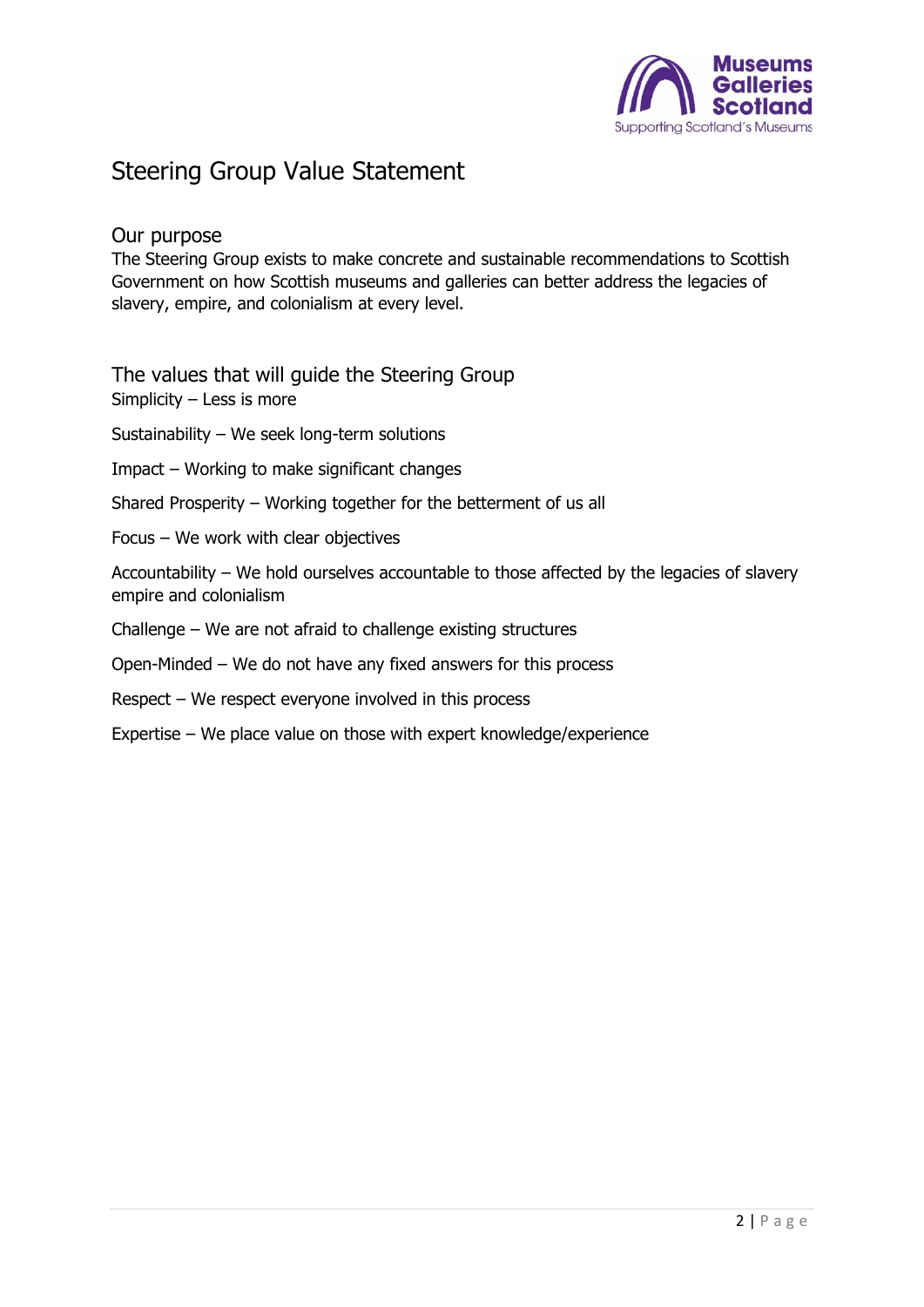

# <span id="page-2-0"></span>Code of Conduct

# <span id="page-2-1"></span>**Introduction**

The Steering Group is responsible for working with the Project Team in the development and delivery of the national review into the role of museum collections and spaces in addressing the legacies of slavery and colonialism in Scotland. The Steering Group's effectiveness is critical to the success of the review, and the behaviour of individual members is a major factor in the effectiveness of the Steering Group.

The Steering Group leads by example, promoting and upholding values and standards of behaviour for the project. Individual Steering Group member behaviour has a significant influence on the reputation of the review, the confidence and trust that communities affected by the legacies of slavery, empire and colonialism, museum and gallery professionals, and other stakeholders have in it, and the working relationships and morale within it.

A Code of Conduct defines a common standard of behaviour, setting out the rules for how Steering Group members are expected to behave both towards each other and when carrying out duties on behalf of the Steering Group.

## <span id="page-2-2"></span>Guiding Principles

However comprehensive the Code of Conduct aims to be, the Steering Group and its members will inevitably face situations for which the Code contains no specific guidance. In such a situation the Steering Group should be guided by the principles which underline this Code.

These guiding principles are derived from the seven principles for the conduct of people in public life that were established by the Committee on Standards in Public Life.<sup>1</sup> Known as the 'Nolan Principles', they are:

- Selflessness: Steering Group members should take decisions solely in terms of the review's values and mission. They should not do so in order to gain financial or other material benefits for themselves, their family, or their friends;
- Integrity: Steering Group members should not place themselves under any financial or other obligation to outside individuals or organisations that might influence them in the performance of their duties;
- Objectivity: In carrying out Steering Group business, including making appointments and or recommending individuals for rewards and benefits, Steering Group members should make choices on merit alone;
- Accountability Steering Group members are accountable for their decisions and actions to the public and must submit themselves to whatever scrutiny is appropriate to their office;

<sup>1</sup> https://www.gov.uk/government/publications/the-7-principles-of-public-life/the-7-principles-of-public-life--2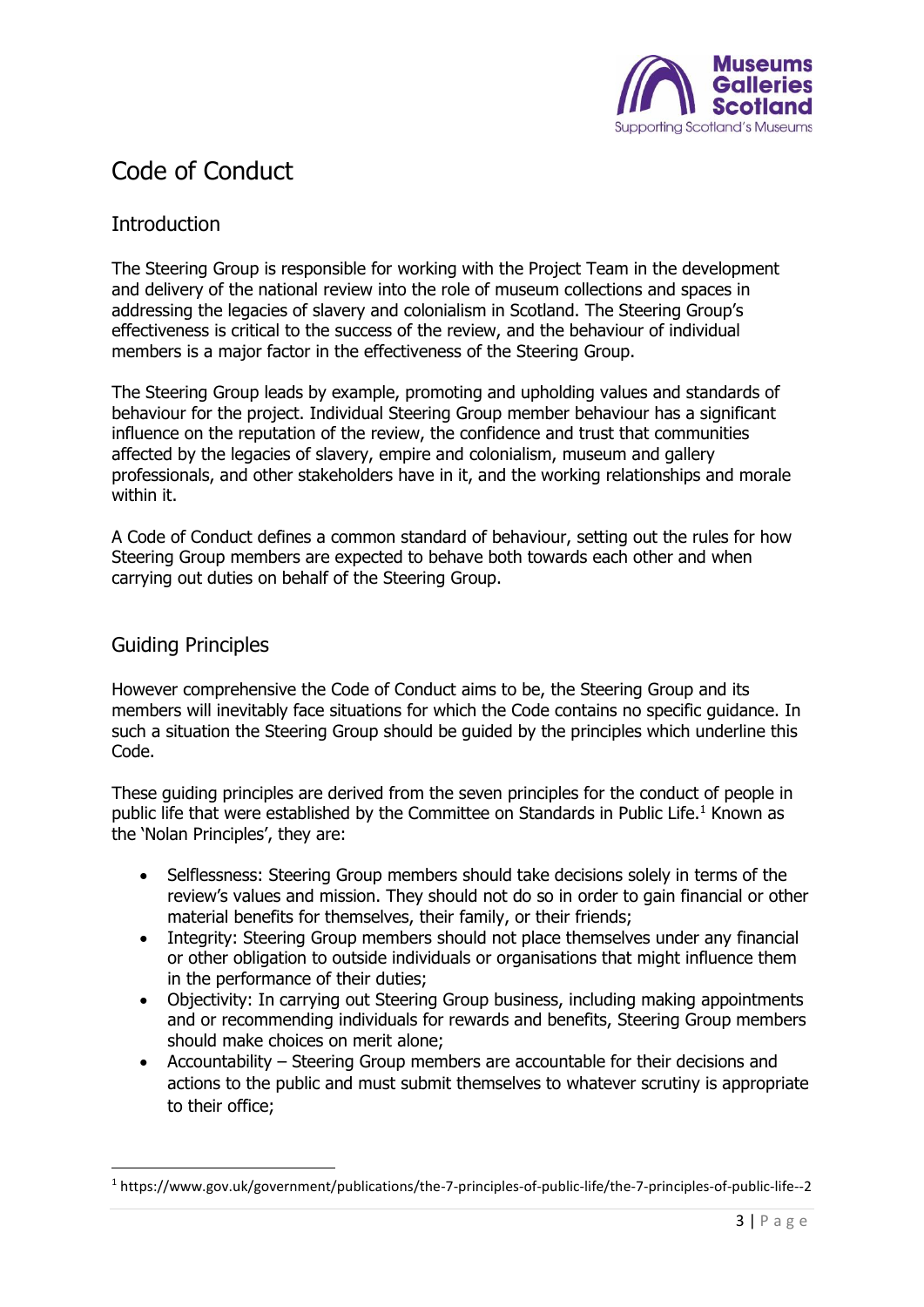

- Openness Steering Group members should be as open as possible about all the decisions and actions they take. They should give reasons for their decisions and restrict information only when individual or organisational confidentiality clearly demands it;
- Honesty Steering Group members have a duty to declare any private interests relating to their duties and to take steps to resolve any conflicts arising in a way that is lawful and protects the review's value and mission.
- Leadership Steering Group members should promote and support these principles by leadership and example.

#### <span id="page-3-0"></span>General Duties

If a Steering Group member reasonably believes that one of their colleagues has failed to keep to the Steering Group member Code of Conduct, they should report this, in writing, to the Project Manager as soon as possible.

All Steering Group information acquired during the Steering Group member's appointment is confidential to the review and should not be released, either during the appointment or later, to a third party without the prior consent of the Chair.

Steering Group members are expected to forward all project-related media enquiries to the Project Manager.

#### <span id="page-3-1"></span>Attendance at Steering Group Meetings

Steering Group members are expected to:

- to attend approximately six to ten 2-hour meetings in 2021.
- Ensure that the Project Manager receives their apologies if they are unable to attend a meeting.
- Discuss with the Chair if circumstances arise in which they will be unable to attend regularly.
- Arrive promptly for the start of the meeting.
- Dress appropriately for the Steering Group meetings
- To make the meeting sufficiently quorate there must be at least 7 Steering Group members plus the Chair.

#### <span id="page-3-2"></span>Preparation for meetings

Steering Group members are expected to:

• Read Steering Group papers in advance, and be sure they understand their contents and the decisions they are being asked to take;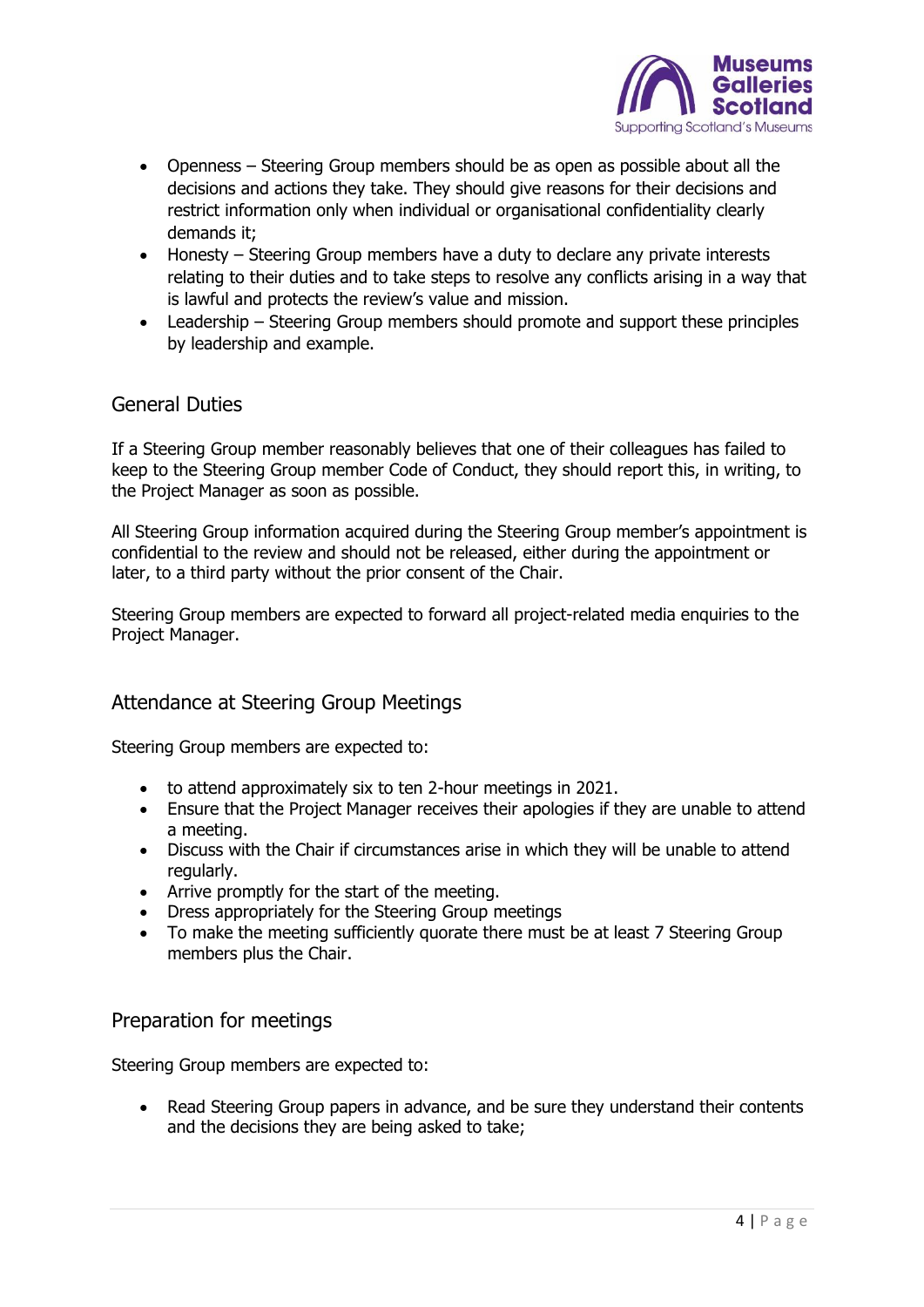

- whenever there is a need for clarification on particular issues or papers, contact the Project Manager, or other designated member of the senior project staff team, in advance of the meeting and discuss any questions with them;
- contact the Project Manager or other designated member of the senior project staff team in advance of the meeting if there are aspects of the papers or issues on which the member has significant concern;
- come to the meeting with all relevant papers and any other necessary materials.

#### <span id="page-4-0"></span>Meeting Conduct

NOTE: attendance and interaction are anticipated to be online until at least spring 2021.

Steering Group members are expected to:

- 1. observe the rules of good meeting behaviour:
	- a. start on time;
	- b. follow the agenda and keep on time;
	- c. be courteous to each other, allow each other the opportunity to speak and comment;
	- d. listen to each other and respect others' views;
	- e. make any points, or ask any questions, clearly;
	- f. keep contributions brief and to the point;
	- g. avoid jargon or explain what it means;
	- h. co-operate with the Chair in the conduct of the meeting;
	- i. raise a hand (real if in person or digital if online) to speak and go through the Chair who will encourage all members to participate. The Chair's ruling on who may or may not speak and on other 'points of order' is final. At the end of each item, the Chair will remind the meeting of the decision that has been reached;
	- j. only one person speaking at a time and no cross talking;
	- k. switch off mobile phones during the meeting;
	- l. not use offensive, provocative, abusive or racist language;
	- m. not use any aggressive or discourteous tone of voice or body language;
	- n. not make personal remarks;
	- o. not use threatening behaviour or violence or otherwise disrupt the meeting;
- 2. contribute to discussion and share responsibility for the Steering Group's decisions. The decision making process is a collaborative one. This means that even if a member is unhappy with a decision, provided it has been properly considered by the Steering Group as a whole, all members should stand by that decision and not undermine it;
- 3. when reaching decisions, take account of any relevant advice given by the review's legal advisers, the Project Manager and the Project Staff Team;
- 4. always act in the best interests of the project;
- 5. declare an interest if the Steering Group discusses an item which poses a conflict of interest to the individual Steering Group member, or which others might perceive as a conflict of interest. This would be minuted and the member should offer to withdraw from the meeting. If invited to remain, the member should refrain from voting on the matter;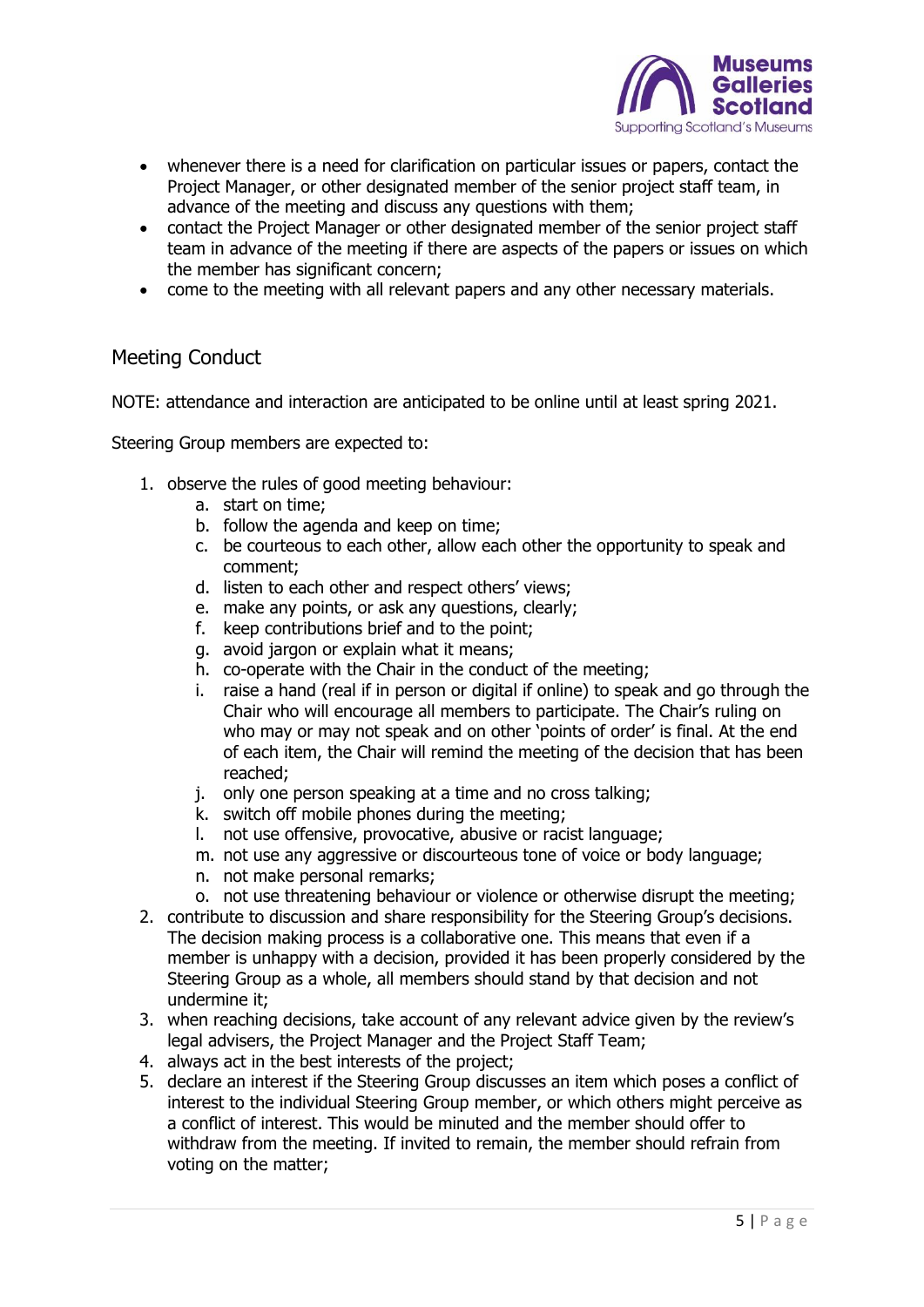

- 6. act as a 'critical questioner'. This does not imply a lack of trust in the project staff team;
- 7. not accept an answer unless it is clear;
- 8. not be afraid to say that they don't understand something;
- 9. not be afraid to have a different view from other members (whilst being mindful, as per item (2) above, that the decision making process is a collaborative one).

If a Steering Group member has concerns about the way in which meetings are conducted or chaired, they should raise their concerns with the Chair and/or the Project Manager.

#### <span id="page-5-0"></span>Representing the Review

Steering Group members are expected to:

- Represent the review and act as the public face of the review, with support from MGS's Communications department.
- Show a willingness to advocate for the project and to engage with any relevant press enquiries that the project staff send on to members.
- Uphold and promote the values and objectives of the review. In representing the review, particularly at social events, the Steering Group member needs to be mindful that their behaviour and general demeanour will be scrutinised and will reflect on the review. Members should act in a way so as not to bring the project into disrepute.

#### <span id="page-5-1"></span>Registering of Declaring Interests

- Steering Group members have a duty to act, and to be seen to act, only in the best
- interests of the review and not:
	- o for any personal interest or benefit; and not
	- $\circ$  for the interest or benefit of friends or relatives
- Steering Group members must make sure that all relevant interests are declared.
- In order to maintain the independence of the Steering Group, members cannot be active political representatives or work for the Scottish Government.
- Steering Group members must not use their position to secure an advantage or disadvantage for themselves or someone else.

#### <span id="page-5-2"></span>Resignations or Dismissals

- Any members resignations should be first communicated to the Chair, who will then pass this to the Project Manager.
- Members may be removed from the Steering Group by the Chair in discussion with the Project Team if they do not adhere to the Steering Group member Code of Conduct.
- After any member leaves the Steering Group there will be a minuted conversation about whether the Steering Group is still sufficiently quorate and representative to allow it to continue its work.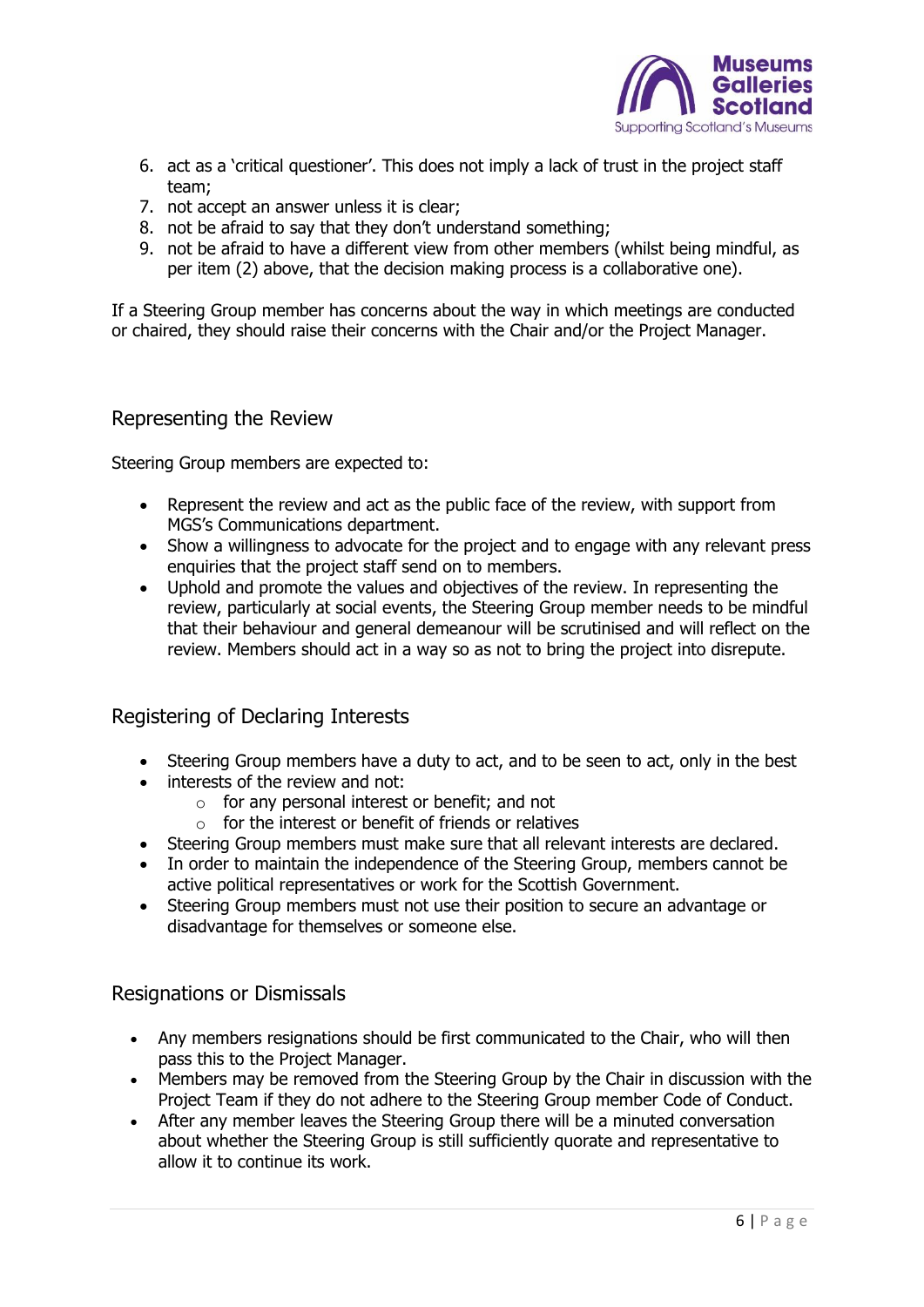

# <span id="page-6-0"></span>Roles, Responsibilities and Membership

<span id="page-6-1"></span>(a) Role of the Steering Group

- The Steering Group's role is underpinned by the Steering Group Value Statement
- The Steering Group's remit is outlined in the Project Overview document.
- The Steering Group is independent of Scottish Government.
- The Steering Group will meet over a year-long period after which its remit and membership will be reviewed.
- The Steering Group will agree recommendations to the Scottish Government.

## <span id="page-6-2"></span>(b) Role of the Chair

- The lead and tone of the Steering Group come from the Chair.
- The Chair is the main point of contact with regards to membership of the Steering Group.
- The Chair will be required to attend additional meetings and events.

<span id="page-6-3"></span>(c) Role of Museums Galleries Scotland

- The secretariat will be provided by Museums Galleries Scotland (MGS). After approval from the Steering Group, Summary Minutes of meetings will be published on the MGS website following each meeting. Full minutes will be circulated to the Group.
- MGS will provide venues (digital or otherwise) for meetings and limited expenses of members. Locations to be agreed by members.
- MGS Communications staff can offer support on the development of a professional biography for Steering Group members, and on procuring a headshot or other image for publicity use.
- MGS staff are available to support Steering Group members with any hostile or abusive media coverage as a result of their work on the project.
- The Steering Group members' main point of contact will be the Project Manager for any access to information e.g. paperwork, technical questions, etc.
- Before each meeting the Project Manager will send:
	- o Agenda with venue information (digital or otherwise)
	- $\circ$  Minutes from previous meeting
	- o Any documents to review

<span id="page-6-4"></span>(d) Role of Sub-Groups

- The Steering Group may establish topic-specific or short-life sub-groups.
- Some Steering Group members may be asked to lead sub-groups for specific thematic priorities.
- Such groups will be set an objective or objectives by the Steering Group and provide a progress report to each of the meetings.
- The provision of the secretariat for the subgroups will be agreed by discussion with Steering Group members and the Chair.

<span id="page-6-5"></span>(e) Membership

- The Steering Group will review its membership to ensure that it has wide expertise and is inclusive.
- Steering Group members will be chosen in an open and transparent manner.